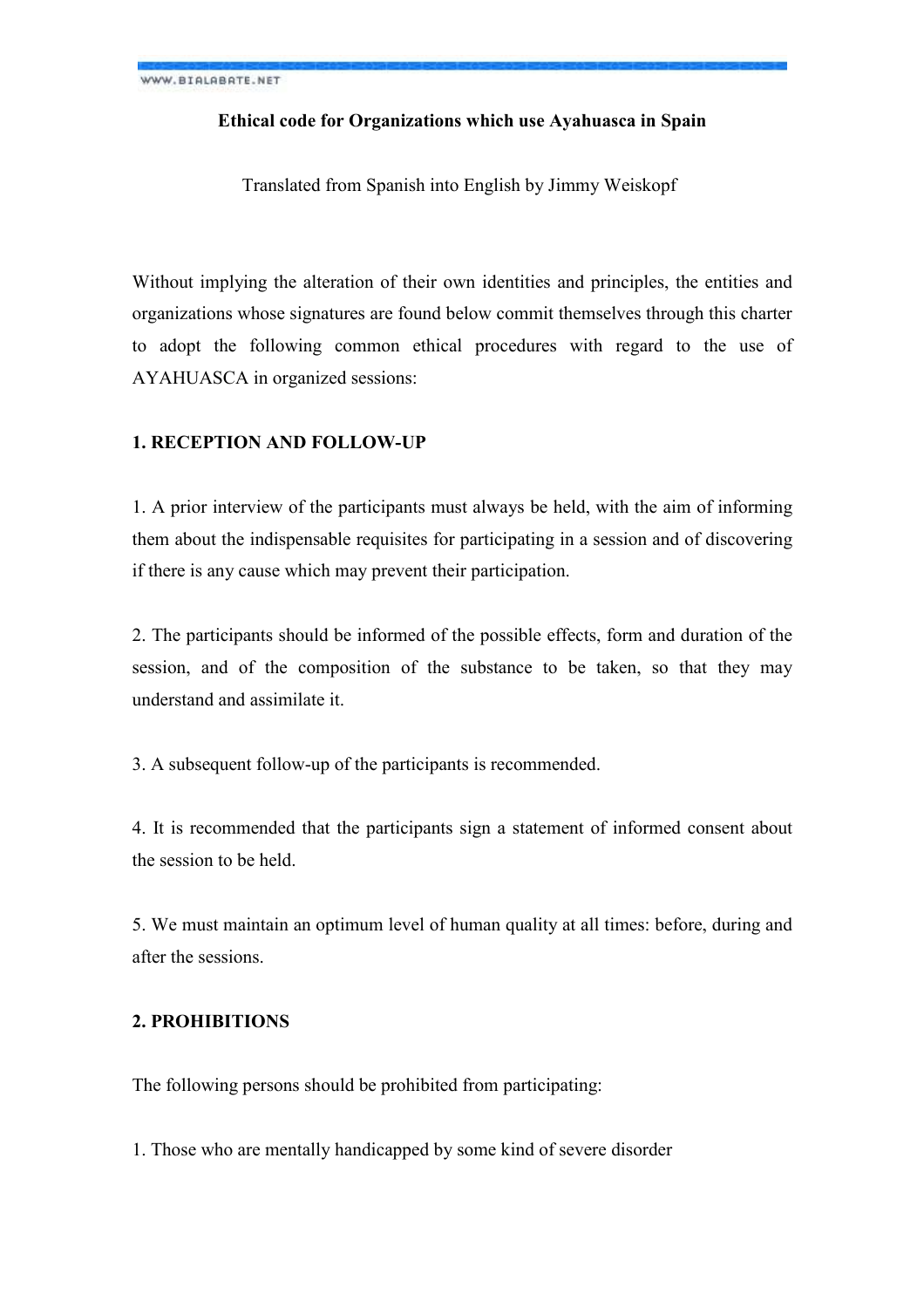WWW.BIALABATE.NET

2. Those who are taking a medication incompatible with the use of this drink

3. Participants who are uninformed or reject the information given to them

4. Anyone who does not meet the conditions set by the entity which organizes the session.

#### **3. MONEY**

1. The sale, trafficking, commercialization of or speculation of any kind with the use of ayahuasca is not permitted.

2. The aim of economic contributions must be to cover the costs deriving from the holding of the sessions as well as to help the indigenous peoples, religious traditions or schools and scientific investigations to maintain their structures.

# **4. LEGALITY**

The organizations and entities which organize Ayahuasca sessions have the obligation to behave and express themselves in accordance with the laws in force laid down in our Constitution or to work to modify them, in line with this Code, so that they may be in harmony with the Universal Declaration of Human Rights, especially in regard to that pertaining to freedom of conscience and religious liberty, always seeking that their actions do not harm others.

# **5. HEALTH**

Ayahuasca should not be offered as the "panacea" for everything.

# **6. ENVIRONMENT**

The preparation of the drink should not cause harm to the natural habitat of its origin nor imply any threat to the people native to its environment. The protection of nature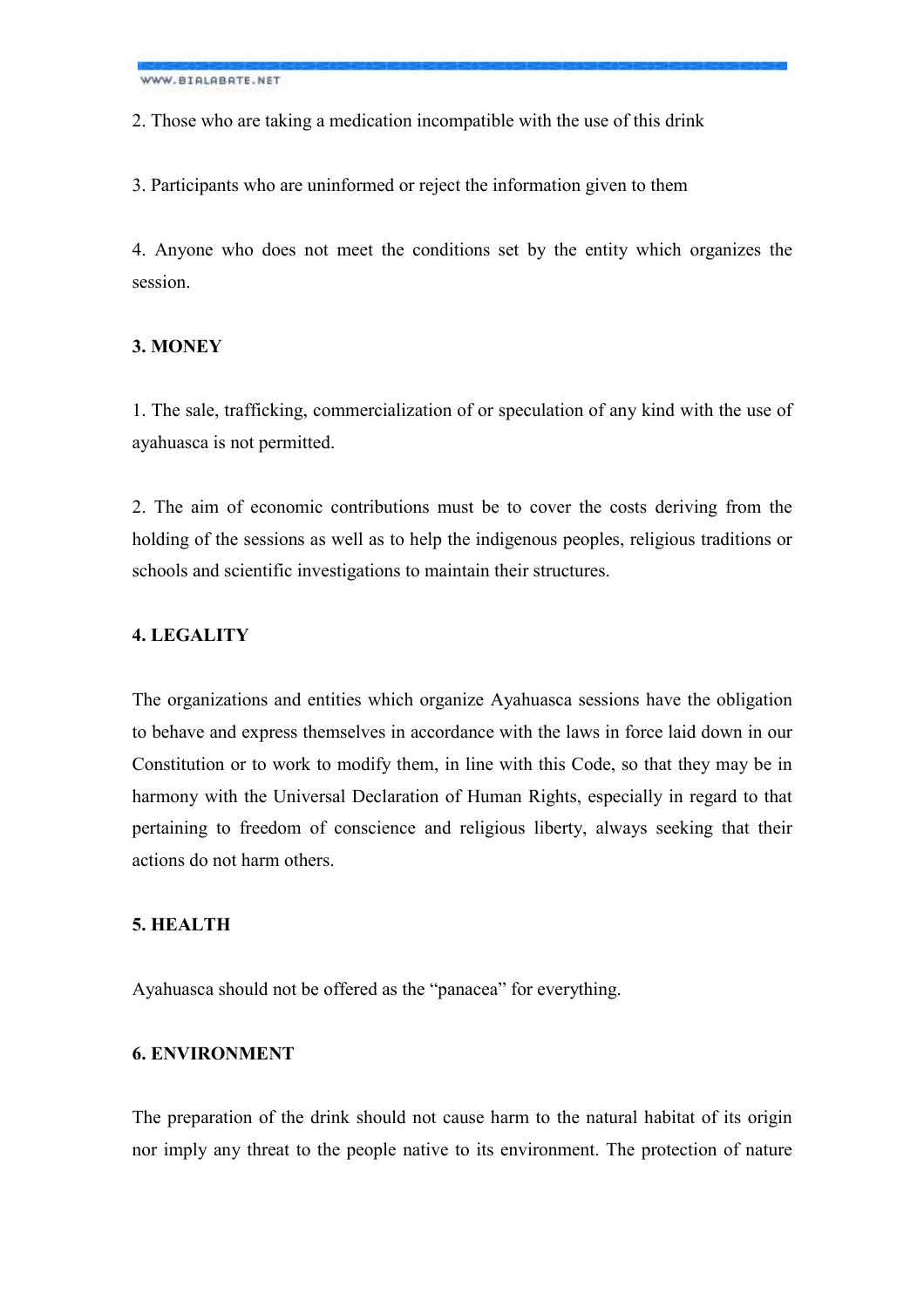and its inhabitants (Mother Earth) should always be the principle which links the ayahuasca-drinkers of the world.

# **7. COMMUNICATION AND INFORMATION**

1. Each entity must assume responsibility for the information which it provides to its members or the communication media, taking care not to speak in the name of other organizations and choosing its spokesmen with care.

2. This Code assumes a commitment not to practice proselytism or make publicity-type claims for the sessions or the consumption of ayahahuasca. However, all interested parties or newcomers have the right to receive the information they ask for in a sane and positive form.

3. The Platform supports the scientific investigation of ayahuasca and commits itself to collaborate with specific cases of investigation.

# **8. AUTHORIZATION, GUIDANCE AND DEVELOPMENT OF THE SESSIONS**

1. Any person who guides an Ayahuasca session must have the corresponding authorization and supervision of those responsible for his line of work. In cases where they do not belong to any recognized Line of Work, they must inform the participants of this.

2. The person who guides an Ayahuasca session must not take the sessions beyond the limits of what he is capable and sure of carrying out, be it in terms of time, intensity or any other factor.

3. The person who guides an Ayahuasca session is obliged to develop the sessions in a righteous and ethical way, aiming exclusively at the personal development of the persons who attend the session or of his or her group, organization or environment and for the benefit of mankind. He or she must absolutely abstain from voluntarily causing harm to anyone by: